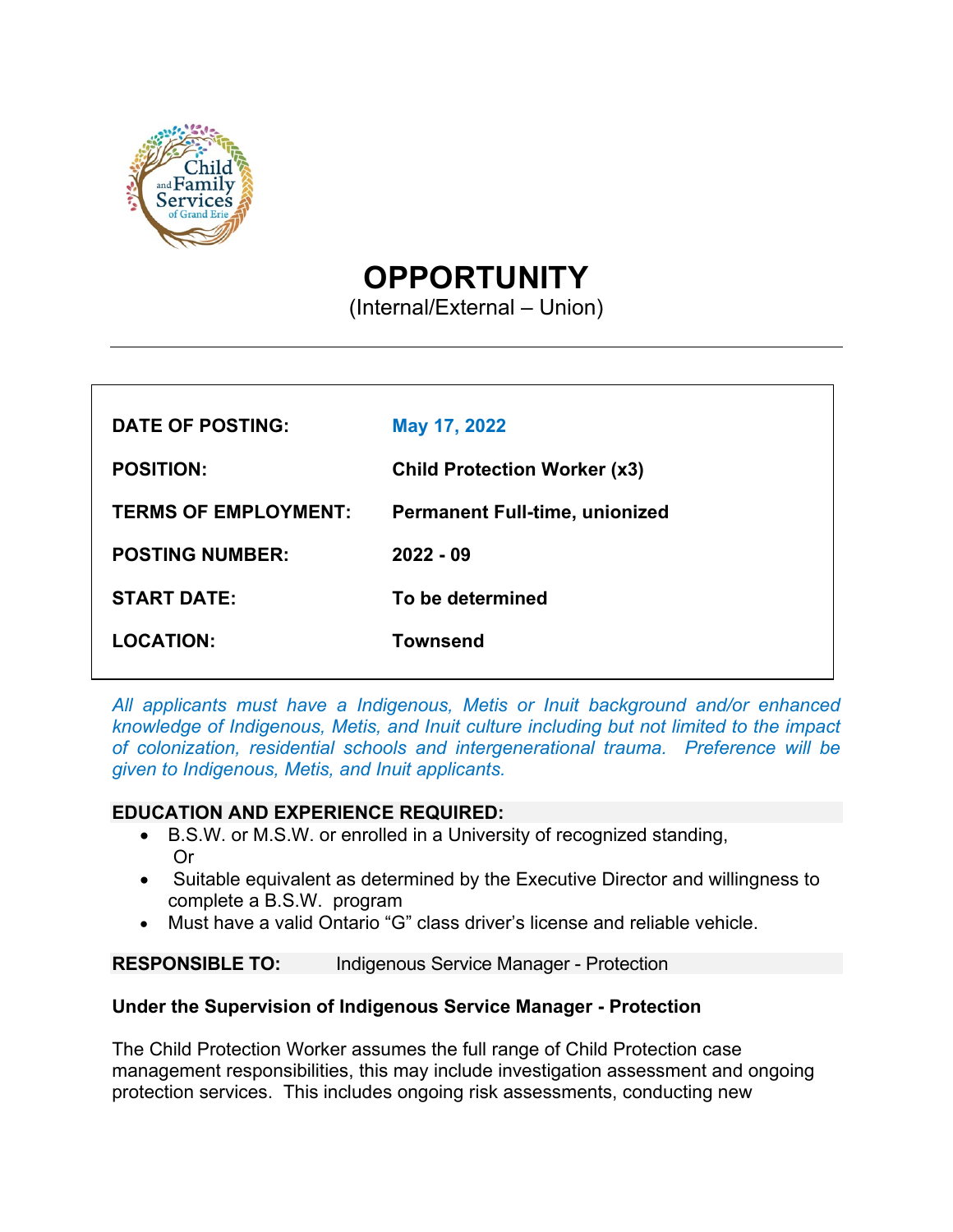investigations, determining risk reduction and treatment plans, counselling children and families at risk, managing cases through the court process, developing service and permanency plans for children in care and working with residential resources.

### **MAJOR RESPONSIBILITIES**

- Provide child protection services consistent with the overall direction provided by the Supervisor, the requirements of the Child, Youth and Family Services Act and its regulations, Ministry requirements and the Society's policies and procedures
- Initiate and prepare court documentation and give evidence in court to support child protection plan
- Identify, assess risk to children and develop intervention plans to reduce the conditions contributing to risk
- Provide emergency admission of children to care when required and assess the suitability of potential placements for children in conjunction with the Resources **Department**
- Provide ongoing support and counselling to children and families
- Ensure coordination of their duties and effective communication with staff, clients and collaterals
- Other Duties as assigned

## **KNOWLEDGE AND SKILLS REQUIRED**

- Personal integrity, responsibility and a commitment to the best interests of children
- High degree of assessment and analytical skills
- Knowledge of child development, behaviour and the effects of child maltreatment
- The ability to utilize various treatment modalities
- The ability to prepare cases for court and to give evidence as required
- The ability to work well in a crisis and under pressure
- Commitment to uphold the agency's information practices.
- Recognition of the power and authority that Society staff inherently hold and commitment to disrupt this power dynamic and work collaboratively alongside families, youth and children.
- Ability to identify personal biases, how they impact work in the child welfare sector and a dedication to challenging these biases.
- Awareness that overrepresentation and disproportionately exists in the child welfare sector and a commitment to address this through equitable service delivery.
- Understanding of one's own personal identity, culture, and social location in order to recognize individual and cultural differences, and provide services that are culturally proficient and identity affirming
- The ability to set priorities and meet deadlines
- The ability to work both independently and cooperatively as part of a team
- The ability and knowledge to liaise with other resources and community organizations as required